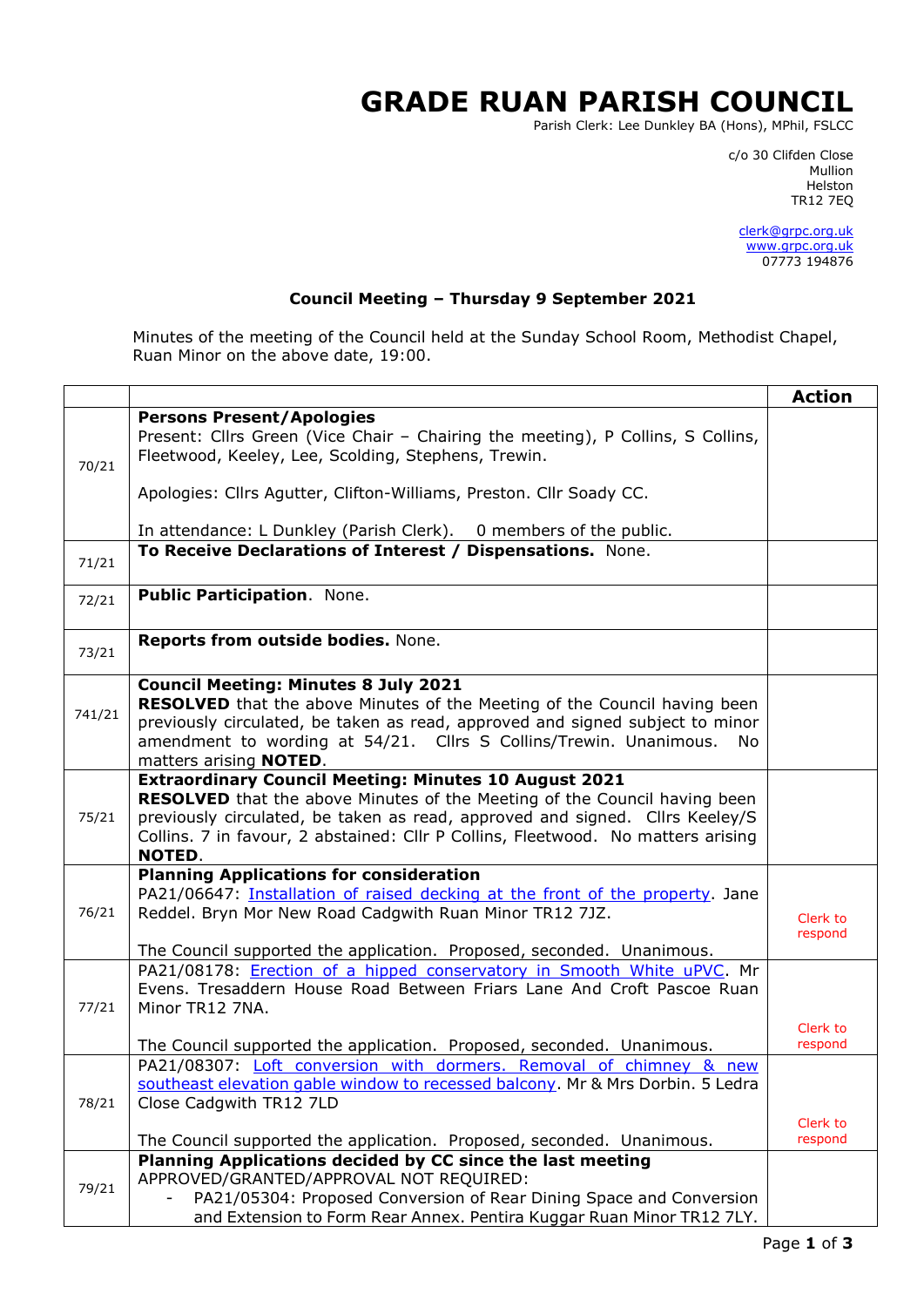|       | PA21/07350: Prior notication for tracks required for management of new<br>woodland planting and maintenance for agroforestry. Gwealgues Farm                                                                         |                                         |
|-------|----------------------------------------------------------------------------------------------------------------------------------------------------------------------------------------------------------------------|-----------------------------------------|
|       | Kuggar Ruan Minor Helston Cornwall.<br>PA21/05974: Certificate of lawfulness for existing use for Occupancy<br>Breach of Agricultural Condition 1 in relation to Decision Notice                                     |                                         |
|       | 2/10/80/01141/S01. Chy An Menheere Hervan Lane Predannack Mullion<br>Helston.                                                                                                                                        |                                         |
|       | Preapplications, consultations and appeals.                                                                                                                                                                          | Clerk to                                |
|       | <b>NOTED</b> a request to Cornwall Council for all Parish Councils on the Lizard to be<br>consulted regarding development at "Hospital Cross", Helston.                                                              | request<br>coordinated<br>response from |
|       | NOTED: PA21/01944/PREAPP: Pre-application advice for planning and listed                                                                                                                                             | Parish                                  |
|       | building advice on general change of use and of alterations and additions to                                                                                                                                         | Councils and<br><b>Cornwall Cllrs</b>   |
|       | the building and surrounding land to facilitate such a use. Historic Environment<br>consultation advice with site visit requested. Adrian Browning. St Rumons                                                        |                                         |
| 80/21 | Church Ruan Minor Cornwall TR12 7LL                                                                                                                                                                                  |                                         |
|       | NOTED: PA21/02286/PREAPP: Pre application advice for proposed erection of<br>nine residential dwellings and associated access. Sunnyvale Developments Ltd.<br>Land At Predannack Holiday Village Predannack TR12 7AU |                                         |
|       | <b>NOTED:</b> the absence of notification or consultation for the recent siting of a<br>"lattice tower" at Predannack airfield.                                                                                      |                                         |
|       | <b>Finance report and Payments</b>                                                                                                                                                                                   |                                         |
|       | RESOLVED to adopt the most recent Finance Report and authorise the<br>payments of Accounts Outstanding:                                                                                                              |                                         |
|       | L Carter<br>Cleaning<br>20.00                                                                                                                                                                                        |                                         |
| 81/21 | 48.00<br><b>CALC</b><br>Cllr training                                                                                                                                                                                |                                         |
|       | <b>External Audit fee</b><br>PKF Littlejohn<br>360.00                                                                                                                                                                |                                         |
|       | R Sanders<br>Various cutting and maintenance<br>872.64                                                                                                                                                               |                                         |
|       | <b>Staffing</b><br>650.43                                                                                                                                                                                            |                                         |
|       | Cllrs Scolding/Lee. Unanimous.                                                                                                                                                                                       |                                         |
|       | <b>October Full Council meeting date</b>                                                                                                                                                                             |                                         |
| 82/21 | NOTED a change of date from 14 <sup>th</sup> to 7 <sup>th</sup> October for the next Full Council<br>meeting due to staffing matters.                                                                                |                                         |
| 83/21 | <b>Cornwall Council consultation with Parish Councils</b><br><b>RECEIVED</b> as above and <b>APPOINTED</b> a working group (all Cllrs to be invited)<br>to collate responses for resolution at a future meeting.     | Clerk to<br>coordinate                  |
|       | <b>Housing Resolution by Bude Stratton Town Council</b>                                                                                                                                                              |                                         |
|       | NOTED a resolution as above and CONSIDERED:                                                                                                                                                                          | As above.<br>Clerk to issue             |
| 84/21 | formally supporting the resolution                                                                                                                                                                                   | holding                                 |
|       | the drafting of a separate statement from this Parish Council.                                                                                                                                                       | response to<br><b>Bude Stratton</b>     |
|       | <b>APPOINTED</b> a working group to develop a response (combined with working<br>group at 83/21).                                                                                                                    | <b>Town Council</b>                     |
|       | Commons Application 3003: removing land registered as Common Land                                                                                                                                                    |                                         |
|       | <b>NOTED</b> a revised draft decision $(1, 2, 3)$ as above to partially accept the                                                                                                                                   | Clerk to                                |
| 85/21 | deregistering of common land at Beach Cottage. RESOLVED to maintain the                                                                                                                                              | respond                                 |
|       | Council's position that all of the area in question should continue to be registered                                                                                                                                 |                                         |
|       | as common land, and to respond that no further comments are forthcoming<br>from the Council at this time. Cllrs Fleetwood/Keeley. Unanimous.                                                                         |                                         |
|       | <b>External Audit completion</b>                                                                                                                                                                                     |                                         |
| 86/21 | <b>RECEIVED</b> a report as above $(1, 2)$ . Thanks were offered to the Clerk for                                                                                                                                    |                                         |
|       | achieving a perfect audit report through diligence and following proper practices.                                                                                                                                   |                                         |
| 87/21 | <b>AONB Management Plan Survey</b>                                                                                                                                                                                   | <b>Cllrs Preston &amp;</b>              |
|       | <b>RECEIVED</b> as above $(\underline{1}, \underline{2})$ . Cllrs to feedback to Cllrs Preston and Keeley, who<br>will collate and submit a response. NOTED that the Council have responded                          | Keeley to                               |
|       | specifically by requesting "support for ongoing consultation processes with                                                                                                                                          | coordinate                              |